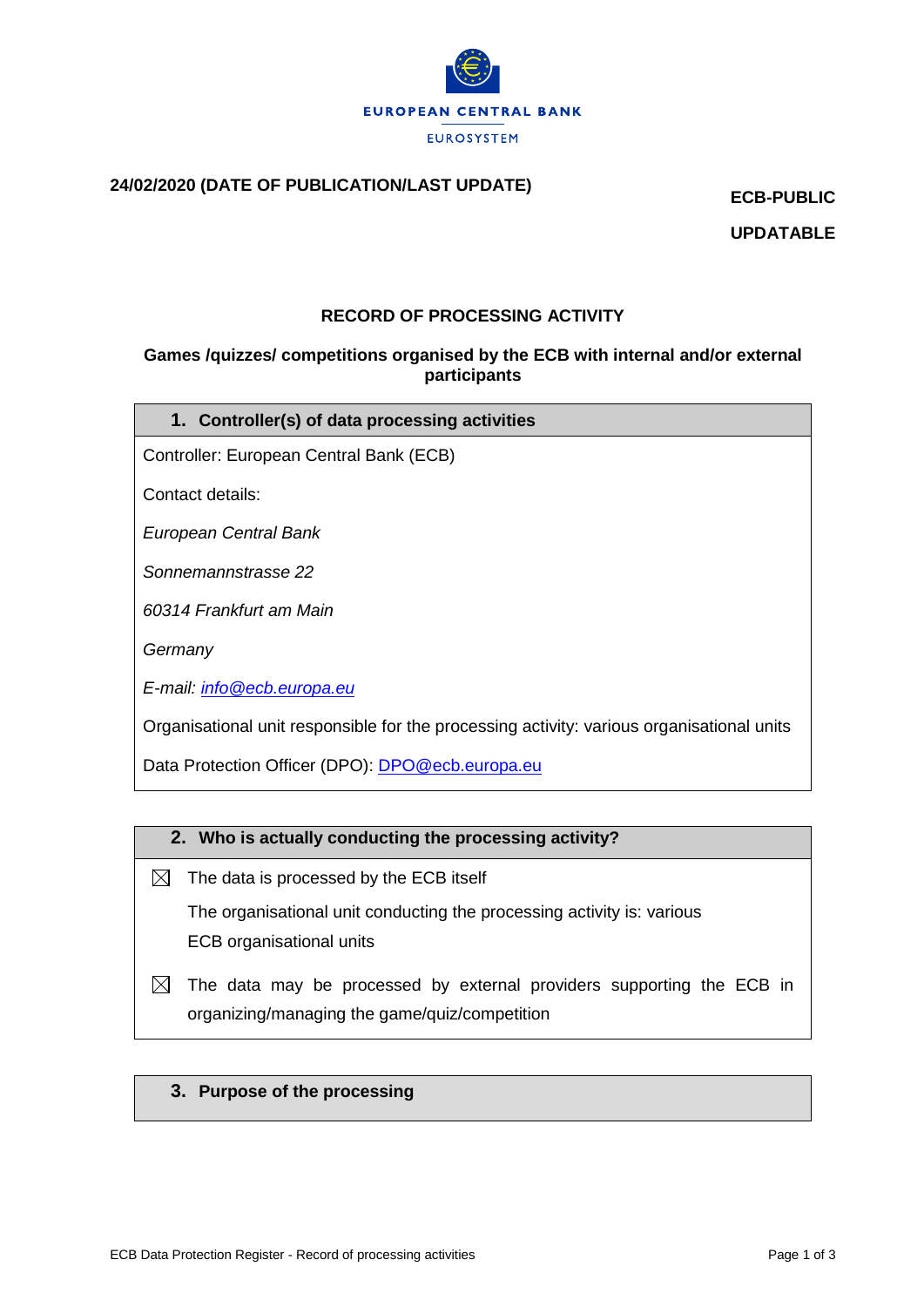The ECB processes the personal data only for the purpose of managing/performing the game/competition.

Specific processing operations include:

- contacting participants and provide them with relevant information about the game/competition,
- ranking participants,
- awarding prizes,
- publishing the name of the winning individuals on the website(s) of the ECB and/or national central banks and/or other EU institutions and on social media channels such as Facebook, Instagram, Twitter and LinkedIn etc.

#### **4. Description of the categories of data subjects**

- $\boxtimes$ ECB employee(s)
- $\times$ Externals (agency staff, consultants, trainees or secondees)
- $\boxtimes$ NCB or NCA counterparts (in the ESCB or SSM context)
- $\boxtimes$ Visitors to the ECB, including conference participants and speakers
- $\boxtimes$ Other: *Members of the general public, depending on the specific game/competition*

#### **5. Description of the categories of personal data processed**

The personal data contains:

- $\boxtimes$ Personal details (name, contact details)
- $\boxtimes$ Other: *Any other personal information processed for managing the game/competition, such as IP address of the device used to participate in the competition, answers provided*